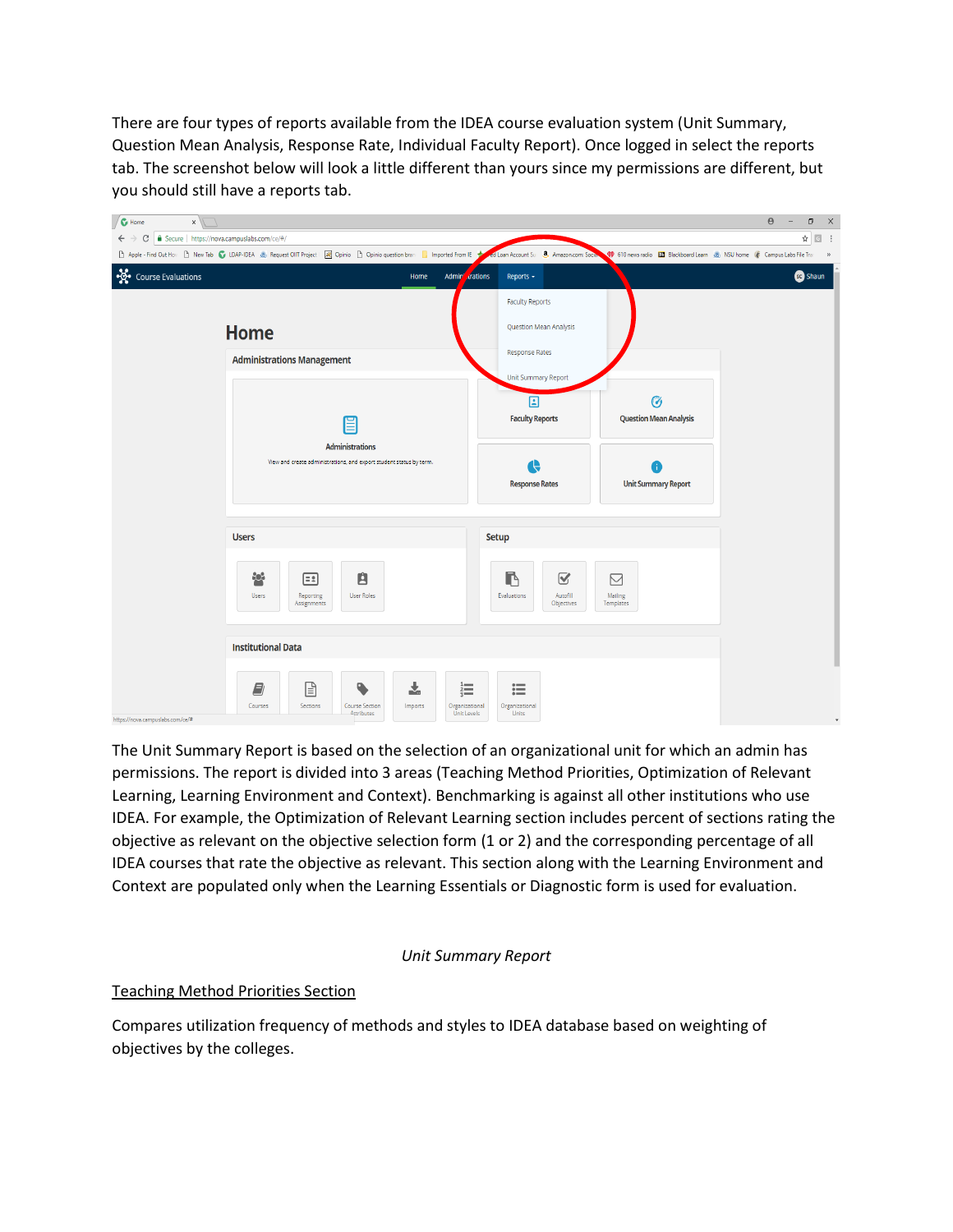| Unit Summary Report                                                                                     |                                                                                                    |  |                                                                                                                                                                                                                                                                                                                                                                               |               |  |  |  |
|---------------------------------------------------------------------------------------------------------|----------------------------------------------------------------------------------------------------|--|-------------------------------------------------------------------------------------------------------------------------------------------------------------------------------------------------------------------------------------------------------------------------------------------------------------------------------------------------------------------------------|---------------|--|--|--|
| Rolei Course Evaluation Administrator, Nova Southeastern University                                     | Data Version: IDEA 2016                                                                            |  | Term: Winter 2017                                                                                                                                                                                                                                                                                                                                                             |               |  |  |  |
| <b>Teaching Method</b><br>Priorities<br>Where should you focus your<br>unit's professional development? | Optimization of<br><b>Relevant Learning</b><br>Are you targeting the right<br>learning objectives? |  | Learning<br><b>Environment and</b><br>Context<br>Understanding your courses and<br>students                                                                                                                                                                                                                                                                                   |               |  |  |  |
| <b>High Priority Methods and Styles</b>                                                                 |                                                                                                    |  | These teaching methods are correlated with<br>student achievement of learning objectives<br>that were selected by more than two-thirds of<br>course sections in this group as Important or<br>Essential. However, these teaching methods<br>are used infrequently in this group compared<br>to the IDEA database. Increasing use of these<br>teaching methods is recommended. |               |  |  |  |
| <b>Collaborative Learning</b>                                                                           |                                                                                                    |  | # of Sections                                                                                                                                                                                                                                                                                                                                                                 | Average (1-5) |  |  |  |
| Formed teams or groups to facilitate learning                                                           |                                                                                                    |  | 1829                                                                                                                                                                                                                                                                                                                                                                          | 3.83          |  |  |  |
| Low Priority Methods and Styles                                                                         |                                                                                                    |  | These teaching methods are either used<br>frequently or are correlated with student<br>achievement of learning objectives that were<br>selected as relevant by less than one-third of<br>course sections in this group.                                                                                                                                                       |               |  |  |  |
| <b>Teaching Essentials</b>                                                                              |                                                                                                    |  | # of Sections                                                                                                                                                                                                                                                                                                                                                                 | Average (1-5) |  |  |  |
| Found ways to help students answer their own questions.                                                 |                                                                                                    |  | 1838                                                                                                                                                                                                                                                                                                                                                                          | 4.20          |  |  |  |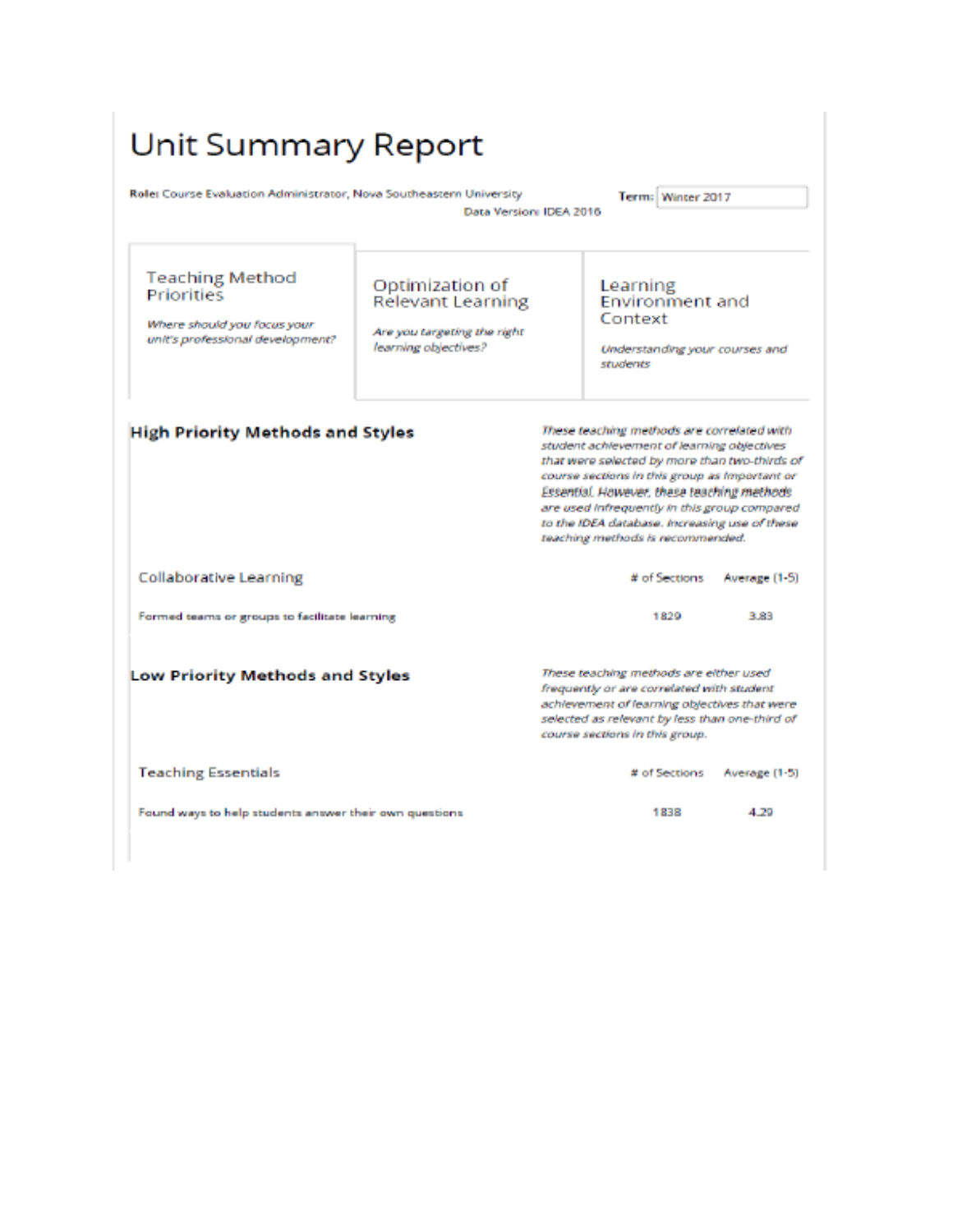#### Optimization of Relevant Learning Section

Compares students' perception of progress on relevant learning objectives weighted by colleges to the IDEA database. Includes breakout by raw average and percent of sections weighting each objective.

| Unit Summary Report                                                                                                               |                                                                                             |                                                                                             |                                                              |  |  |  |
|-----------------------------------------------------------------------------------------------------------------------------------|---------------------------------------------------------------------------------------------|---------------------------------------------------------------------------------------------|--------------------------------------------------------------|--|--|--|
| Role: Course Evaluation Administrator, Nova Southeastern University<br>Term: Winter 2017<br>Data Version: IDEA 2016               |                                                                                             |                                                                                             |                                                              |  |  |  |
| <b>Teaching Method</b><br>Priorities<br>Where should you focus your<br>unit's professional development?                           | Optimization of<br>Relevant Learning<br>Are you targeting the right<br>learning objectives? | Learning<br><b>Environment and</b><br>Context<br>Understanding your courses and<br>students |                                                              |  |  |  |
| <b>Relevant Course</b><br>Average number of Objectives selected as Important or<br>Essential in this unit: 4.8<br>Objectives      |                                                                                             |                                                                                             |                                                              |  |  |  |
| Faculty Selection of Objectives                                                                                                   |                                                                                             | <b>Sections</b><br>Selecting<br>Objective as<br>Relevant                                    | <b>IDEA Courses</b><br>Selecting<br>Objective as<br>Relevant |  |  |  |
| Obj. 1: Gaining a basic understanding of the subject (e.g., factual knowledge,<br>methods, principles, generalizations, theories) |                                                                                             | 100%                                                                                        | 85%                                                          |  |  |  |
| awareness, or other cultures                                                                                                      | Obj. 2: Developing knowledge and understanding of diverse perspectives, global              | 95%                                                                                         | 49%                                                          |  |  |  |
| and decisions)                                                                                                                    | Obj. 3: Learning to apply course material (to improve thinking, problem solving,            | 99%                                                                                         | 79%                                                          |  |  |  |
| professionals in the field most closely related to this course                                                                    | Obj. 4: Developing specific skills, competencies, and points of view needed by              | 99%                                                                                         | 66%                                                          |  |  |  |
| Obj. 5: Acquiring skills in working with others as a member of a team                                                             |                                                                                             | 97%                                                                                         | 50%                                                          |  |  |  |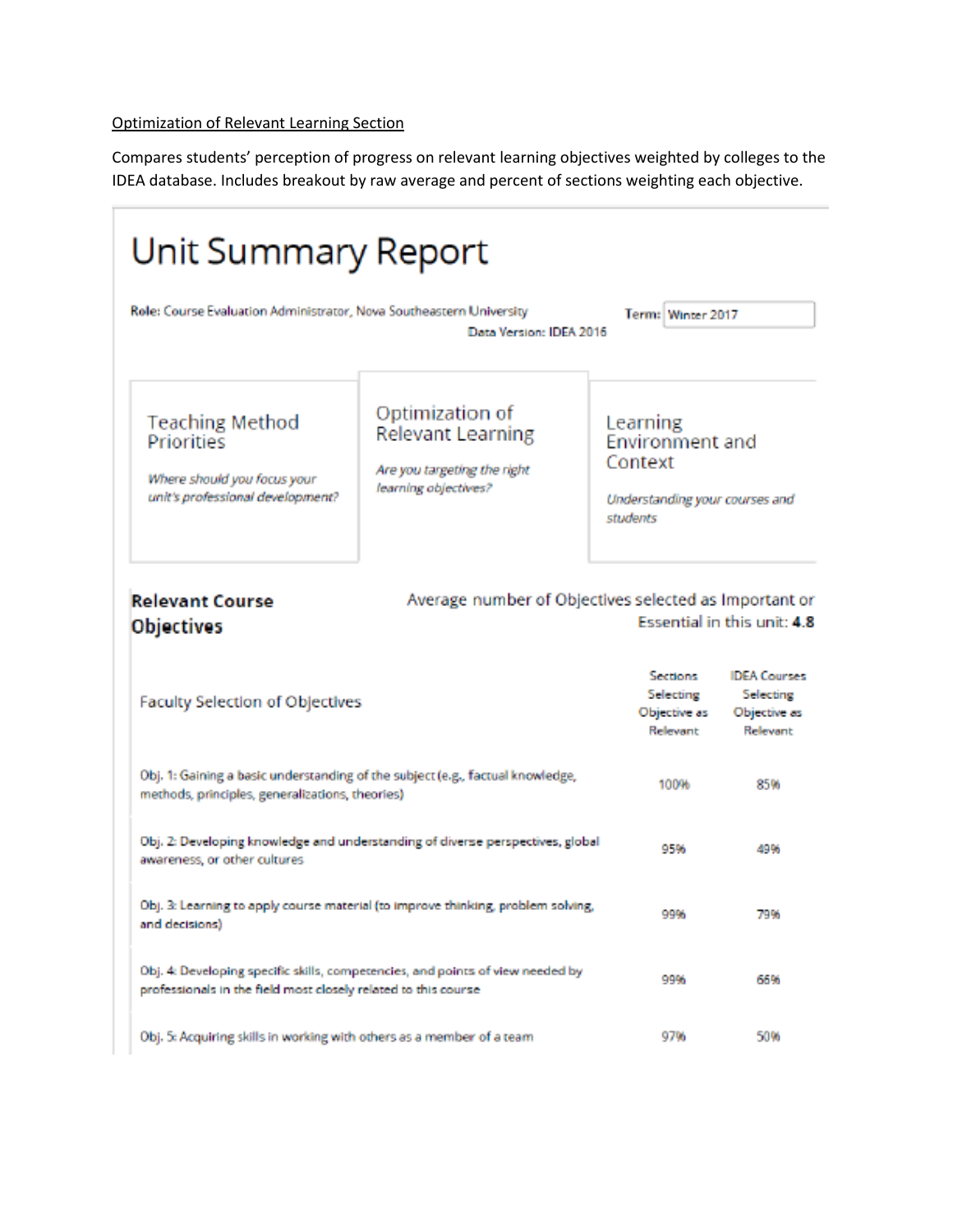# Student Ratings of Progress on Relevant Objectives

T.

| Relevant Objectives (Important or Essential)                                                                                     | # of Sections | Unit Average<br>$(1-5)$ | <b>IDEA</b> Average |
|----------------------------------------------------------------------------------------------------------------------------------|---------------|-------------------------|---------------------|
| Obj. 1 Gaining a basic understanding of the subject (e.g., factual<br>knowledge, methods, principles, generalizations, theories) | 2148          | 42                      | 42                  |
| Obj. 2 Developing knowledge and understanding of diverse<br>perspectives, global awareness, or other cultures                    | 2051          | 4                       | 3.9                 |

| Relevant Objectives (Important or Essential)                                                                                                       | # of Sections | <b>Unit Average</b><br>$(1-5)$ | <b>IDEA</b> Average |
|----------------------------------------------------------------------------------------------------------------------------------------------------|---------------|--------------------------------|---------------------|
| Obj. 3 Learning to apply course material (to improve thinking,<br>problem solving, and decisions)                                                  | 2141          | 4.2                            | 4.1                 |
| Obj. 4 Developing specific skills, competencies, and points of view<br>needed by professionals in the field most closely related to this<br>course | 2137          | 4.2                            | 4.1                 |
| Obj. 5 Acquiring skills in working with others as a member of a<br>team                                                                            | 2088          | 3.9                            | 3.9                 |
| Obj. 6 Developing creative capacities (inventing; designing; writing;<br>performing in art, music, drama, etc.)                                    | 2045          | 3.8                            | 3.8                 |
| Obj. 7 Gaining a broader understanding and appreciation of<br>intellectual/cultural activity (music, science, literature, etc.)                    | 2061          | 3.9                            | 3.9                 |
| Obj. 8 Developing skill in expressing oneself orally or in writing                                                                                 | 2117          | 4                              | 3.9                 |
| Obj. 9 Learning how to find, evaluate, and use resources to<br>explore a topic in depth.                                                           | 2122          | 4.1                            | 4                   |
| Obj. 10 Developing ethical reasoning and/or ethical decision<br>making                                                                             | 2085          | 4                              | 3.9                 |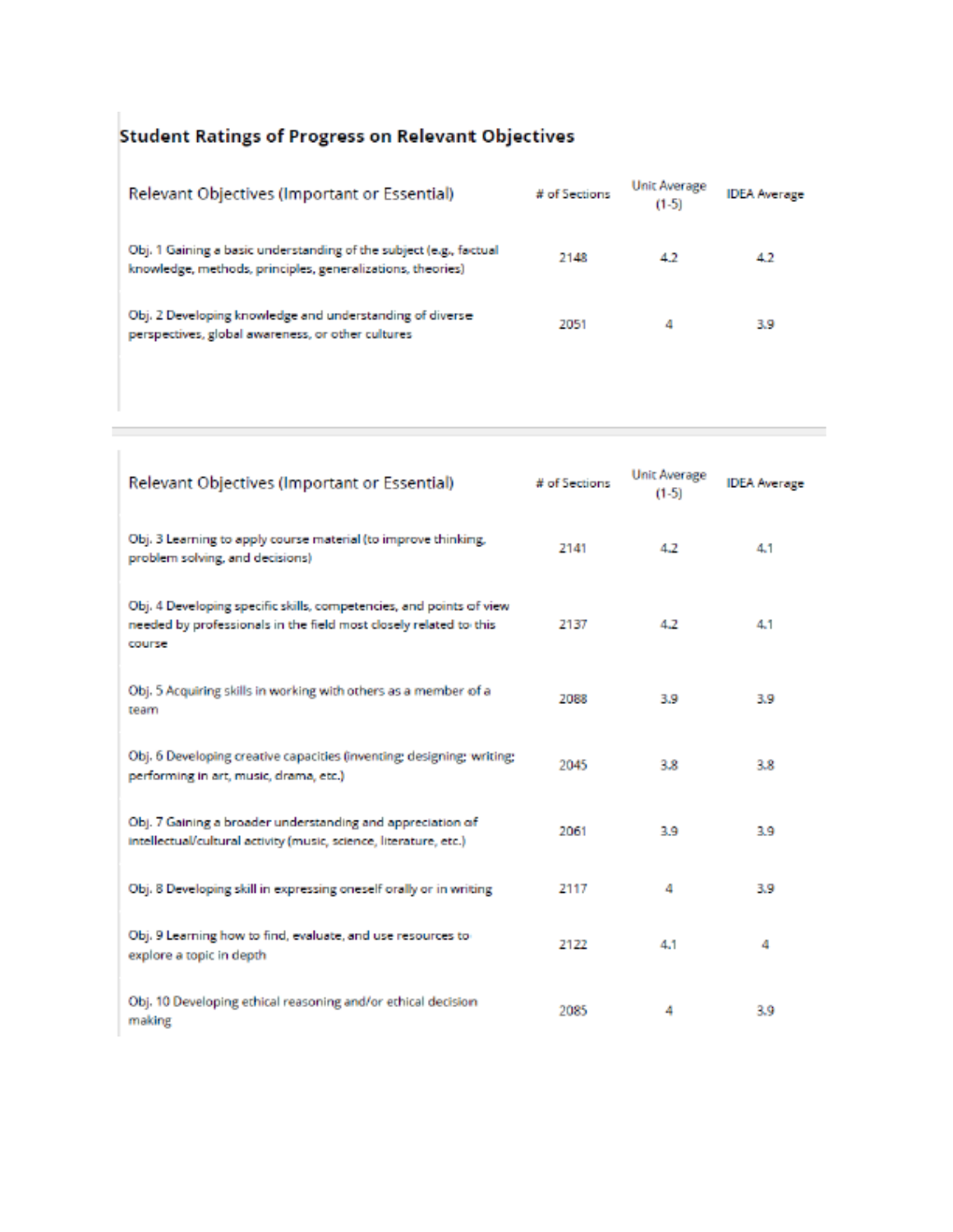### Learning Environment and Context Section

Provides converted score distributions for comparison of learning outcomes based on student and course characteristics for NSU courses and the overall IDEA database.

| <b>Unit Summary Report</b>                                                                              |                                                                                                    |                                                                                                                                                            |                                                                                                                                                                                                             |
|---------------------------------------------------------------------------------------------------------|----------------------------------------------------------------------------------------------------|------------------------------------------------------------------------------------------------------------------------------------------------------------|-------------------------------------------------------------------------------------------------------------------------------------------------------------------------------------------------------------|
| Role: Course Evaluation Administrator, Nova Southeastern University                                     | Data Version: IDEA 2016                                                                            | Term: Winter 2017                                                                                                                                          |                                                                                                                                                                                                             |
| <b>Teaching Method</b><br>Priorities<br>Where should you focus your<br>unit's professional development? | Optimization of<br><b>Relevant Learning</b><br>Are you targeting the right<br>learning objectives? | Learning<br>Environment and<br>Context<br>students                                                                                                         | Understanding your courses and                                                                                                                                                                              |
| <b>Overall Outcomes</b><br><b>Converted Scores</b>                                                      |                                                                                                    | Converted scores compare your ratings with<br>express your ratings relative to a mean of 50<br>in the lowest 10%. Converted scores are not<br>percentiles. | those of all classes in the IDEA database. They<br>and a standard deviation of 10, So, a converted<br>score of 50 ls "average", a score of 63 is in the<br>upper 10% of all classes, while a score of 37 is |
| <b>Overall Outcomes</b>                                                                                 |                                                                                                    | Unit Score                                                                                                                                                 | <b>IDEA Score</b>                                                                                                                                                                                           |
| Progress on Relevant Objectives                                                                         |                                                                                                    | 51                                                                                                                                                         | 49                                                                                                                                                                                                          |
| <b>Excellence of Teacher</b>                                                                            |                                                                                                    | 51                                                                                                                                                         | 50                                                                                                                                                                                                          |
| <b>Excellence of Course</b>                                                                             |                                                                                                    | 52                                                                                                                                                         | 51                                                                                                                                                                                                          |
| Summary Evaluation                                                                                      |                                                                                                    | 52                                                                                                                                                         | 50                                                                                                                                                                                                          |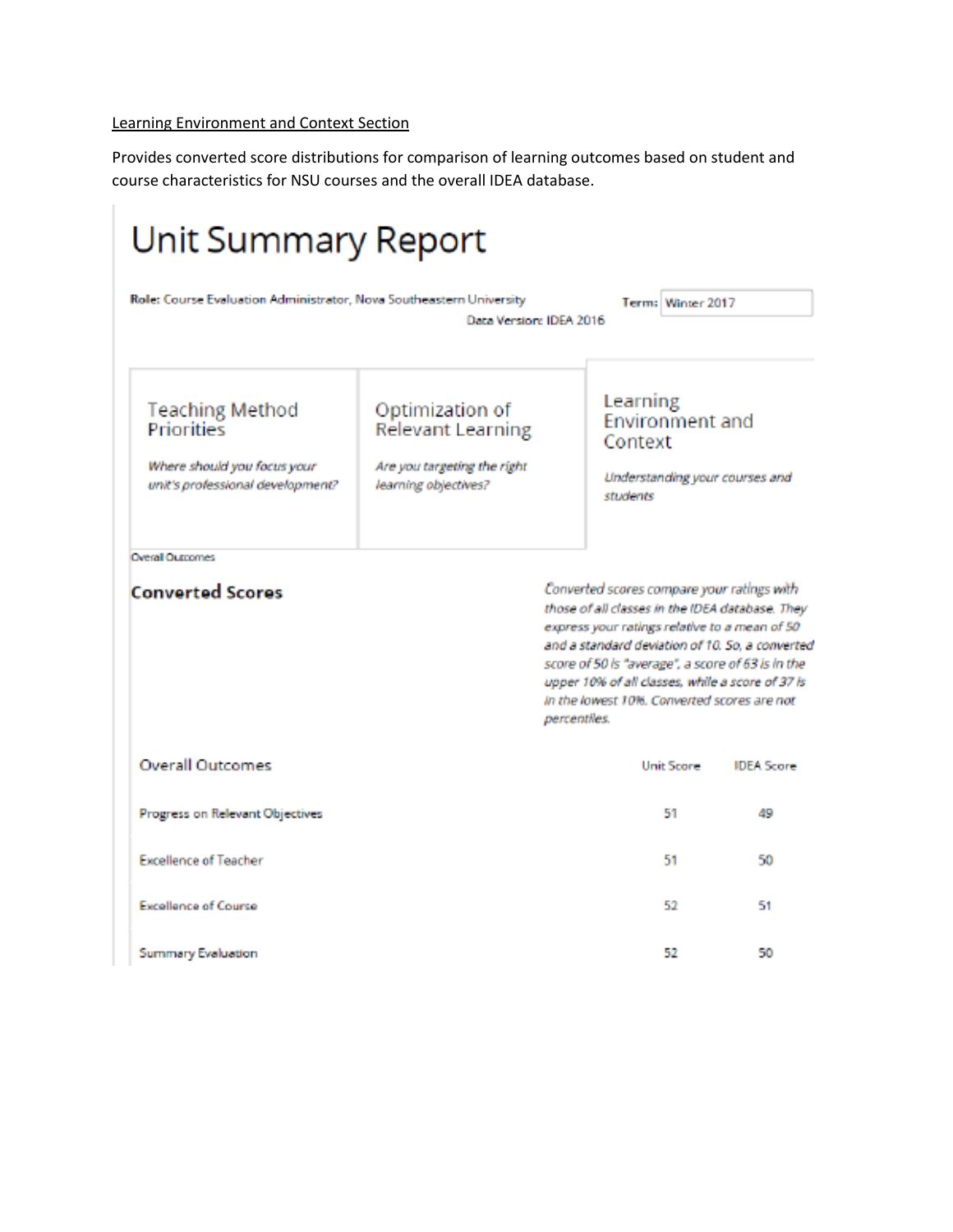| Overall<br>Outcomes                       | Much<br>Lower<br>(37 <sub>or</sub><br>lower) | Lower (38-44) | Similar (45-55) | Higher (56-62) | Much<br>Higher<br>(63 or<br>higher) |
|-------------------------------------------|----------------------------------------------|---------------|-----------------|----------------|-------------------------------------|
| Expected<br><b>Distributions</b>          | 10%                                          | 20%           | 40%             | 20%            | 10%                                 |
| Progress on<br><b>Relevant Objectives</b> | 15%                                          | 9%            | 31%             | 23%            | 22%                                 |
| Excellence of<br>Teacher                  | 16%                                          | 5%            | 30%             | 48%            | 0%                                  |
| <b>Excellence of Course</b>               | 15%                                          | 8%            | 25%             | 21%            | 30%                                 |
| <b>Summary Evaluation</b>                 | 13%                                          | 9%            | 28%             | 27%            | 21%                                 |
|                                           | $-2SD$                                       | -1 SD         | Mean Score      | $+1$ SD        | $+2SD$                              |

# 5-Point Scale

| <b>Overall Outcomes</b>         | <b>Unit Average</b> | <b>IDEA</b> Average |
|---------------------------------|---------------------|---------------------|
| Progress on Relevant Objectives | 4                   | 41                  |
| <b>Excellence of Teacher</b>    | 4.3                 | 43                  |
| <b>Excellence of Course</b>     | 4.2                 | 42                  |
| Summary Evaluation              | 4.2                 | 42                  |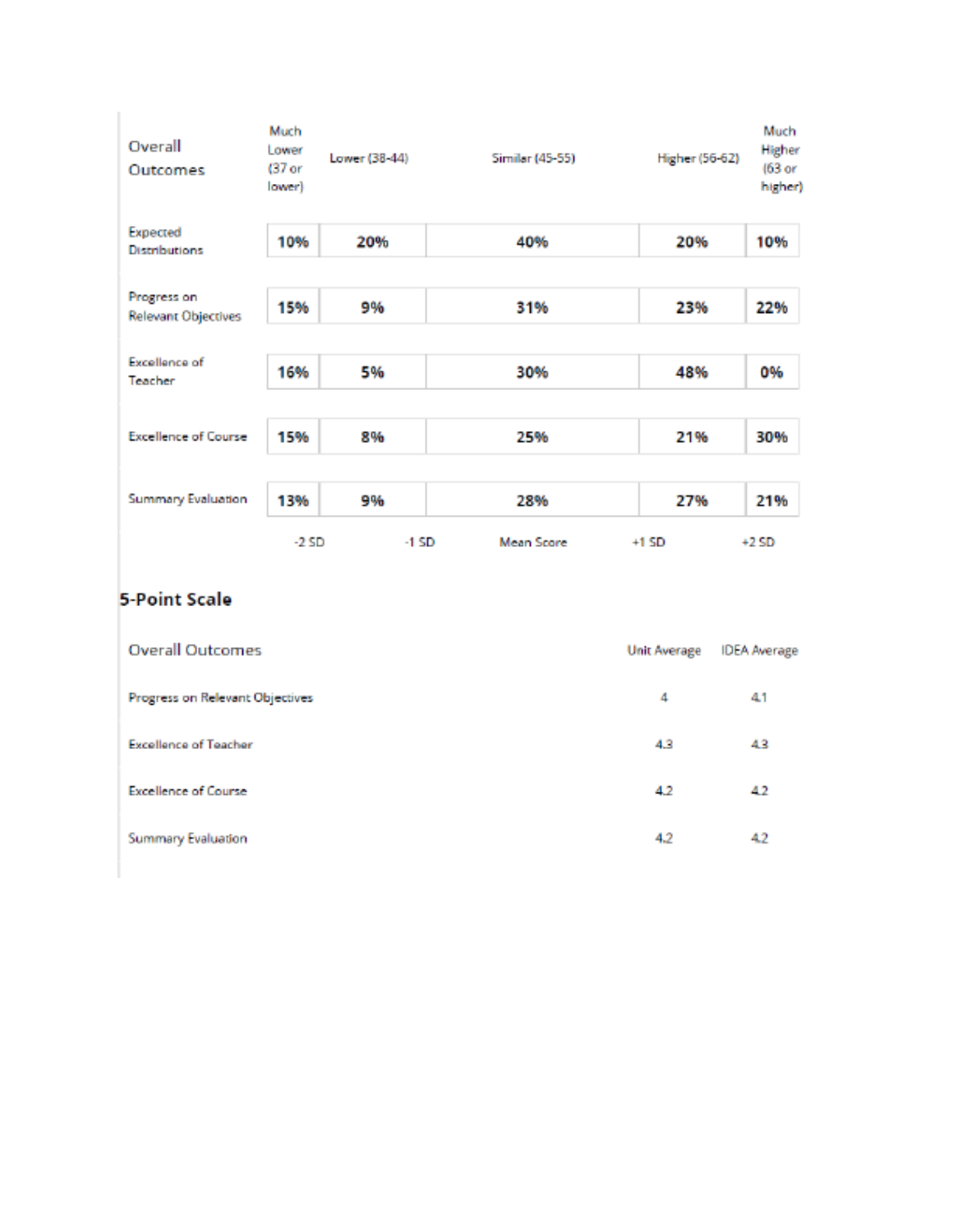## **Average Ratings**

| <b>Course Characteristics</b>                                                                                                                                                                                                                                                                                                         |                                                                                                                                                                                                                                                                                                          | Unit Average | <b>IDEA</b> Average |
|---------------------------------------------------------------------------------------------------------------------------------------------------------------------------------------------------------------------------------------------------------------------------------------------------------------------------------------|----------------------------------------------------------------------------------------------------------------------------------------------------------------------------------------------------------------------------------------------------------------------------------------------------------|--------------|---------------------|
| Amount of coursework                                                                                                                                                                                                                                                                                                                  |                                                                                                                                                                                                                                                                                                          | 34           | 3.4                 |
| Difficulty of subject matter                                                                                                                                                                                                                                                                                                          |                                                                                                                                                                                                                                                                                                          | 3.4          | 3.4                 |
| This section describes student characteristics<br>(such as motivation, work habits and<br>background preparation), all of which affect<br>student learning. The tables gives averages for<br>this Unit and the IDEA database. Although the<br>information is largely descriptive it can be used<br>to answer the following questions: | 1. Based on the results, is there a need to<br>make a special effort to improve student<br>motivation and preparation?<br>2. Are the results consistent with<br>expectations?<br>3. Does the percent of classes below 3.0 raise<br>concerns? Does the percent of classes<br>above 4.0 suggest strengths? |              |                     |
| <b>Student Self-Ratings</b>                                                                                                                                                                                                                                                                                                           |                                                                                                                                                                                                                                                                                                          |              |                     |
| As a rule, I put forth more effort than other students on academic work.                                                                                                                                                                                                                                                              |                                                                                                                                                                                                                                                                                                          | 4            | 3.9                 |
| I really wanted to take this course regardless of who taught it.                                                                                                                                                                                                                                                                      |                                                                                                                                                                                                                                                                                                          | 3.9          | 3.8                 |
| When this course began I believed I could master its content.                                                                                                                                                                                                                                                                         |                                                                                                                                                                                                                                                                                                          | 4.2          | 4                   |
| My background prepared me well for this course's requirements.                                                                                                                                                                                                                                                                        |                                                                                                                                                                                                                                                                                                          | 4            | 3.8                 |
| % of Sections 4.0 or Above                                                                                                                                                                                                                                                                                                            |                                                                                                                                                                                                                                                                                                          |              |                     |

| <b>Course Characteristics</b> |      | Unit Average IDEA Average |
|-------------------------------|------|---------------------------|
| Amount of coursework          | 22%  | 16%                       |
| Difficulty of subject matter  | 2206 | 18%                       |

In addition to the Unit Summary report, Response Rate and Question Mean Analysis reports are available for each selected organizational unit. Response rate reports can be viewed for a current ongoing administration or for a closed past administration. The report also gives an overall response rate by the unit (college, dept, etc.) and breakdown by the course section and instructor.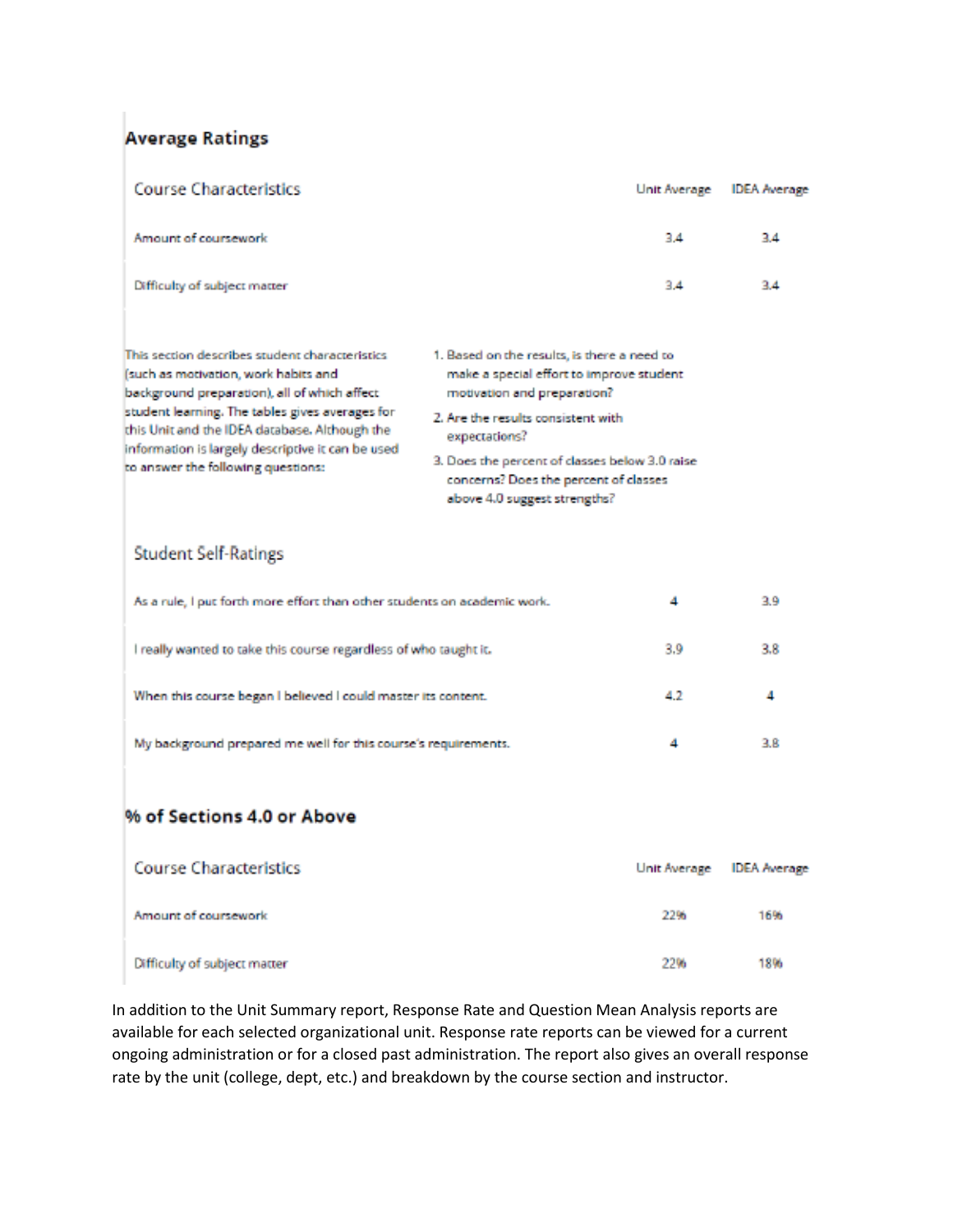*Response Rate Report*

# Response Rate Report

|                                    | Role: Course Evaluation Administrator, Nova Southeastern University |                         |                                   |
|------------------------------------|---------------------------------------------------------------------|-------------------------|-----------------------------------|
|                                    | Evaluation: IDEA Diagnostic Feedback (2016)                         |                         | Term: Winter 2017                 |
|                                    | O Organization Unit: Nova Southeastern University                   |                         |                                   |
| e                                  | <b>Report Fiters</b>                                                |                         |                                   |
|                                    | <b>Status</b>                                                       | <b>Time to Close</b>    | <b>Response Rate Threshold</b>    |
| 33.13%<br>Institution              | Closed                                                              | 5                       |                                   |
| Response Rate                      |                                                                     | 25<br>o                 | 50<br>100<br>75                   |
| Show 10<br>$\mathbf{v}$<br>entries |                                                                     |                         | Search:                           |
| Course                             | Instructor                                                          | <b>Instructor Email</b> | Response Rate (%)                 |
| ABA 710 (AB1)                      | Manuel Gonzalez-Abreu                                               | manny@nova.edu          | 25,00                             |
| ABA 730 (AB3)                      | <b>David Nevel</b>                                                  | nevel@nova.edu          | 23.81                             |
| ABA 730 (AB4)                      | Rachel Scalzo                                                       | rscalzo@nova.edu        | 77.78                             |
| ABA 740 (AB5)                      | Kenneth Shamlian                                                    | kshamlian@nova.edu      | 28,00                             |
| ABA 740 (AB6)                      | Kenneth Shamlian                                                    | kshamlian@nova.edu      | 11.11                             |
| ABA 755 (AB7)                      | Tara Sheehan                                                        | tarashee@nova.edu       | 22.73                             |
| ABA 770 (AB9)                      | Jason Craig                                                         | jc1701@nova.edu         | 33,33                             |
| ACT 2200 (DA1)                     | <b>Barri Litt</b>                                                   | bl381@nova.edu          | 17.14                             |
| ACT 2200 (EV1)                     | <b>Emily Tworoger</b>                                               | etworoger@nova.edu      | 58.62                             |
| ACT 2200 (NW1)                     | Barri Litt                                                          | bl381@nova.edu          | 30,43                             |
| Course                             | Instructor                                                          | <b>Instructor Email</b> | Response Rate (%)                 |
| Showing 1 to 10 of 2.718 entries   |                                                                     | First Previous          | 2 3 4 5 Next Last<br>$\mathbf{1}$ |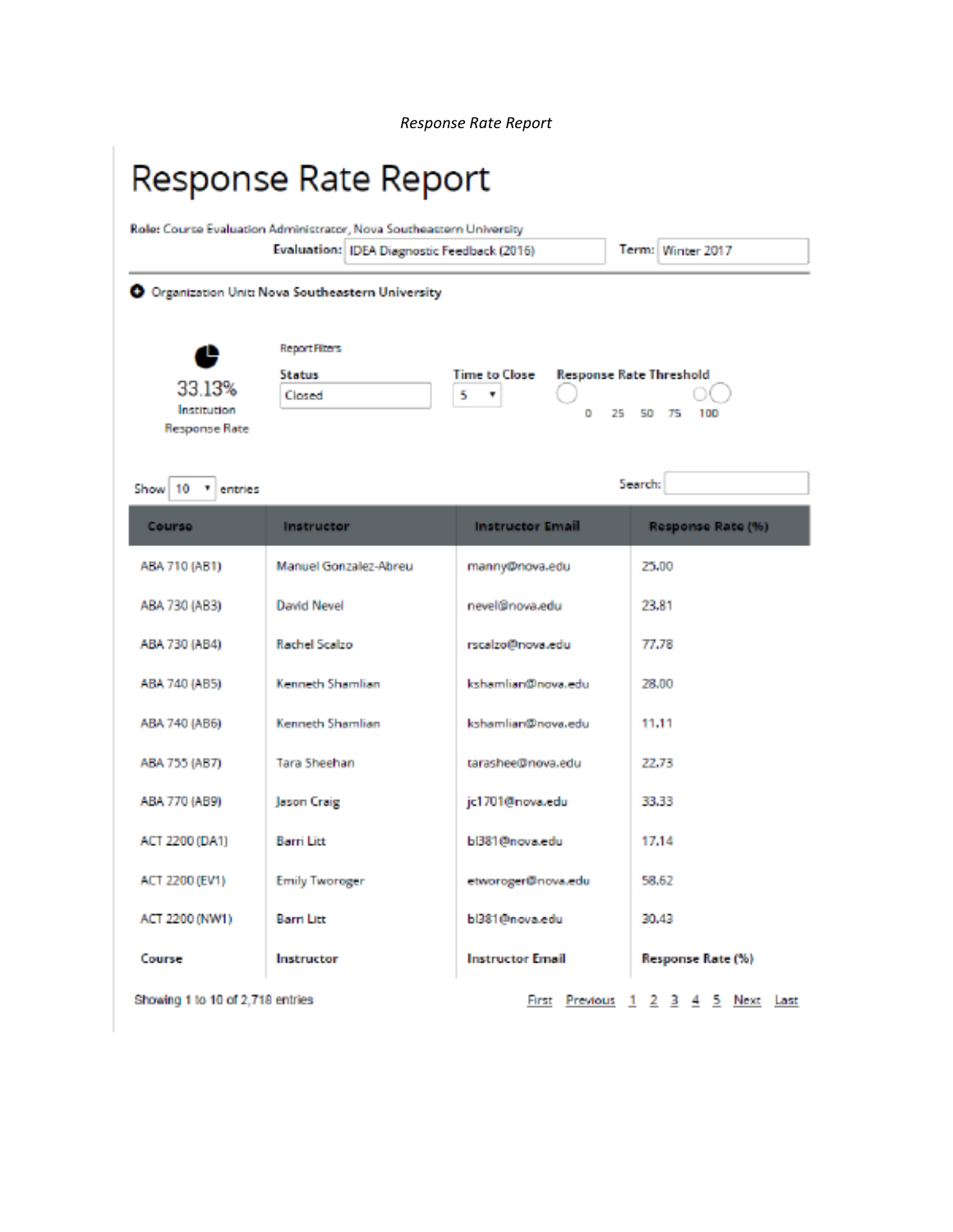#### *Question Mean Analysis Report*

The Question Mean Analysis report provides the mean and standard deviation for each question in the course evaluation, including any added questions (e.g., Honors questions). This report can also be calculated by the college and department.

# Question Mean Analysis

| Role: Course Evaluation Administrator, Nova Southeastern University |                                               |                   |
|---------------------------------------------------------------------|-----------------------------------------------|-------------------|
|                                                                     | Evaluation:   IDEA Diagnostic Feedback (2016) | Term: Winter 2017 |

#### O Organization Unit: Nova Southeastern University

| <b>Evaluation Questions</b>                                                                                                              | Mean<br>Θ | <b>Standard</b><br><b>Deviation</b> | $#$ of<br>Classes |
|------------------------------------------------------------------------------------------------------------------------------------------|-----------|-------------------------------------|-------------------|
| ▼ IDEA Diagnostic Feedback (2016)                                                                                                        |           |                                     |                   |
| Found ways to help students answer their own questions                                                                                   | 4.25      | 1.08                                | 1906              |
| Helped students to interpret subject matter from diverse perspectives (e.g.,<br>different cultures, religions, genders, political views) | 4.24      | 1.13                                | 1906              |
| Encouraged students to reflect on and evaluate what they have learned                                                                    | 4.39      | 1.02                                | 1906              |
| Demonstrated the importance and significance of the subject matter                                                                       | 4.42      | 1                                   | 1906              |
| Formed teams or groups to facilitate learning                                                                                            | 3.88      | 1.47                                | 1906              |
| Made it clear how each topic fit into the course                                                                                         | 4.35      | 1.06                                | 1906              |
| Provided meaningful feedback on students' academic performance                                                                           | 4.2       | 1.19                                | 1906              |
| Stimulated students to intellectual effort beyond that required by most<br>courses                                                       | 4.23      | 1.14                                | 1906              |
| Encouraged students to use multiple resources (e.g., Internet, library<br>holdings, outside experts) to improve understanding            | 4.28      | 1.11                                | 1906              |
| Explained course material clearly and concisely                                                                                          | 4.26      | 1.16                                | 1906              |
| Related course material to real life situations.                                                                                         | 4.41      | 1                                   | 1906              |
| Created opportunities for students to apply course content outside the<br>classroom                                                      | 4.19      | 1.19                                | 1906              |
| Introduced stimulating ideas about the subject                                                                                           | 4.27      | 1.12                                | 1906              |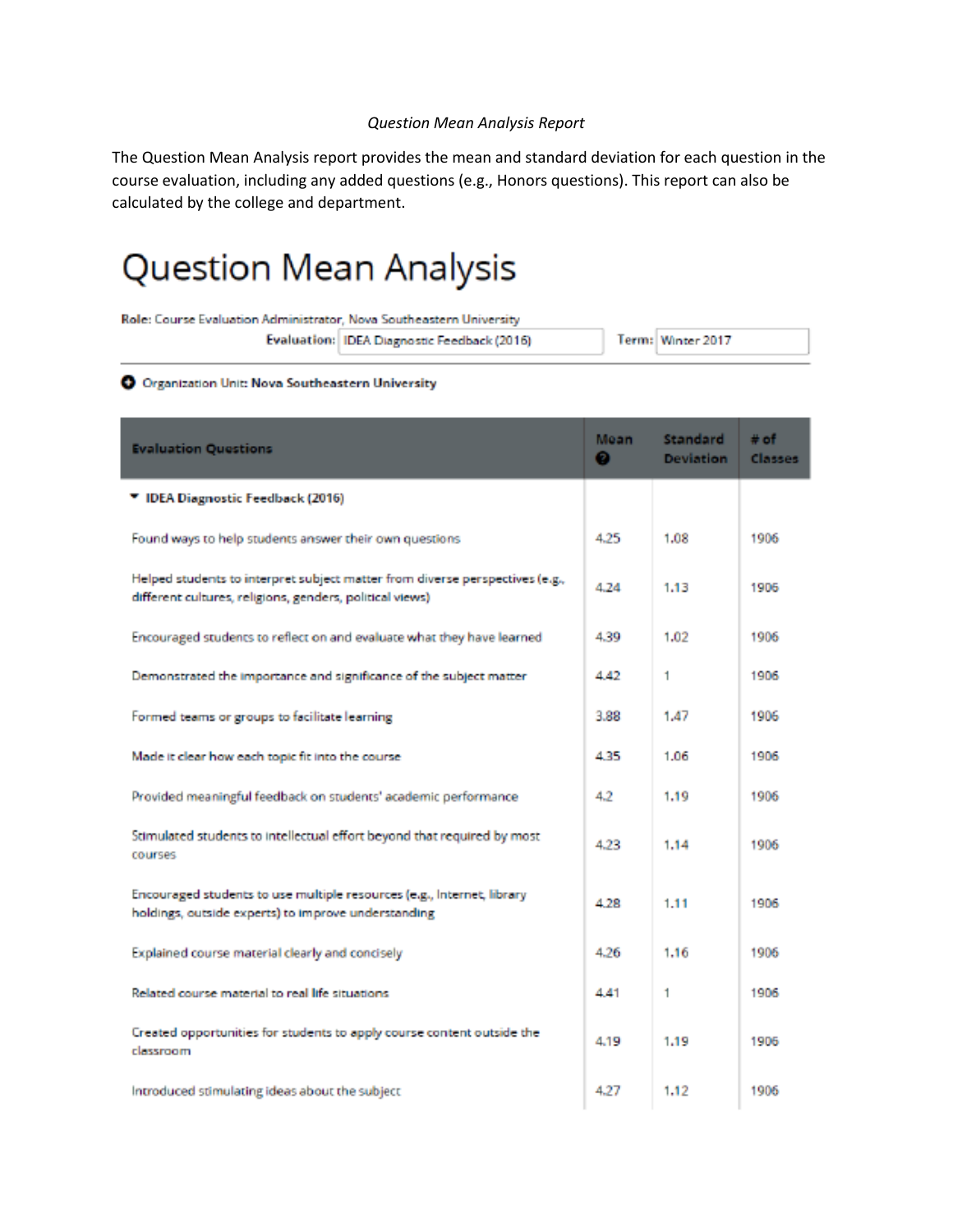| ▼ honors                                                              |      |                                     |                   |
|-----------------------------------------------------------------------|------|-------------------------------------|-------------------|
| Analyze, synthesize, and evaluate a broad range of material.          | 4.45 | 0.79                                | 16                |
| Consider topics for further work in the subject area or discipline.   | 4.41 | 0.77                                | 16                |
| Develop effective written communication skills.                       | 4.34 | 0.94                                | 16                |
| Develop effective verbal communication skills.                        | 4.34 | 0.8                                 | 16                |
| Use knowledge and logic when considering the consequences of an idea. | 4.4  | 0.81                                | 16                |
| <b>Evaluation Questions</b>                                           | Mean | <b>Standard</b><br><b>Deviation</b> | $#$ of<br>Classes |

### *Faculty Interactive Reports*

Finally, IDEA provides individual interactive course reports where faculty can review their scores on relevant objectives and receive feedback on what areas might be strengths and what areas there may be room for improvement.

|                                        |                                                                                                                                      | <b>THE ST</b><br>OIDEA<br>30<br>16.67%<br>5<br>thuseau inning<br>Ubulleriti Heliponisto<br><b>BESIGNER FIZE</b> |
|----------------------------------------|--------------------------------------------------------------------------------------------------------------------------------------|-----------------------------------------------------------------------------------------------------------------|
| à.<br>Banceative<br>$\sigma$           | Portrative<br>El Quelicative<br>C Quantitative                                                                                       | <b>E Segment Companison</b>                                                                                     |
|                                        | C Summary Evaluation of Teaching Effectiveness                                                                                       | Riews Ladjusted Avenages - -<br><b>B</b> Camparella: 1054/Million<br>$\sim$                                     |
| Progress on Referant Objectives        |                                                                                                                                      |                                                                                                                 |
|                                        | lasting a basic anderseasing of the autoscopy, factor inspelledge, motivate, generality, generality, experiment                      |                                                                                                                 |
| Fourt sharvage                         | TRUT INSTANT EXHIBITIONS                                                                                                             | (Percent of Breezers) betting                                                                                   |
| 4.2                                    |                                                                                                                                      | 80%<br>20%<br>076<br><b>Sirik</b>                                                                               |
|                                        | Simpleyers in stakings and collectoristical of diverse polypectrics, global awarehous or rebuild complete                            |                                                                                                                 |
| <b>HEIL AVENUE</b>                     | <b>ESUIT AVAILIBUT 2 THUS SUITA YEAR</b>                                                                                             | Perrent of Budera Ashran                                                                                        |
| 4.2                                    |                                                                                                                                      | 80%<br>20%<br>$\frac{m}{n}$<br>aara.                                                                            |
|                                        | Livering to appropriate waterful to engineer thrilling, problem silving, and dealers of                                              |                                                                                                                 |
| <b>TALE PRINCIP</b><br><b>Lendonia</b> | that resinge Extraeclast                                                                                                             | Percent of Washing Aktros                                                                                       |
| 4.2                                    |                                                                                                                                      | 20%<br>80%<br>0%<br>in tell far                                                                                 |
|                                        | directioning spaces about a competencies, and points of stew second by productioning to the field monochoody related to this quarter |                                                                                                                 |